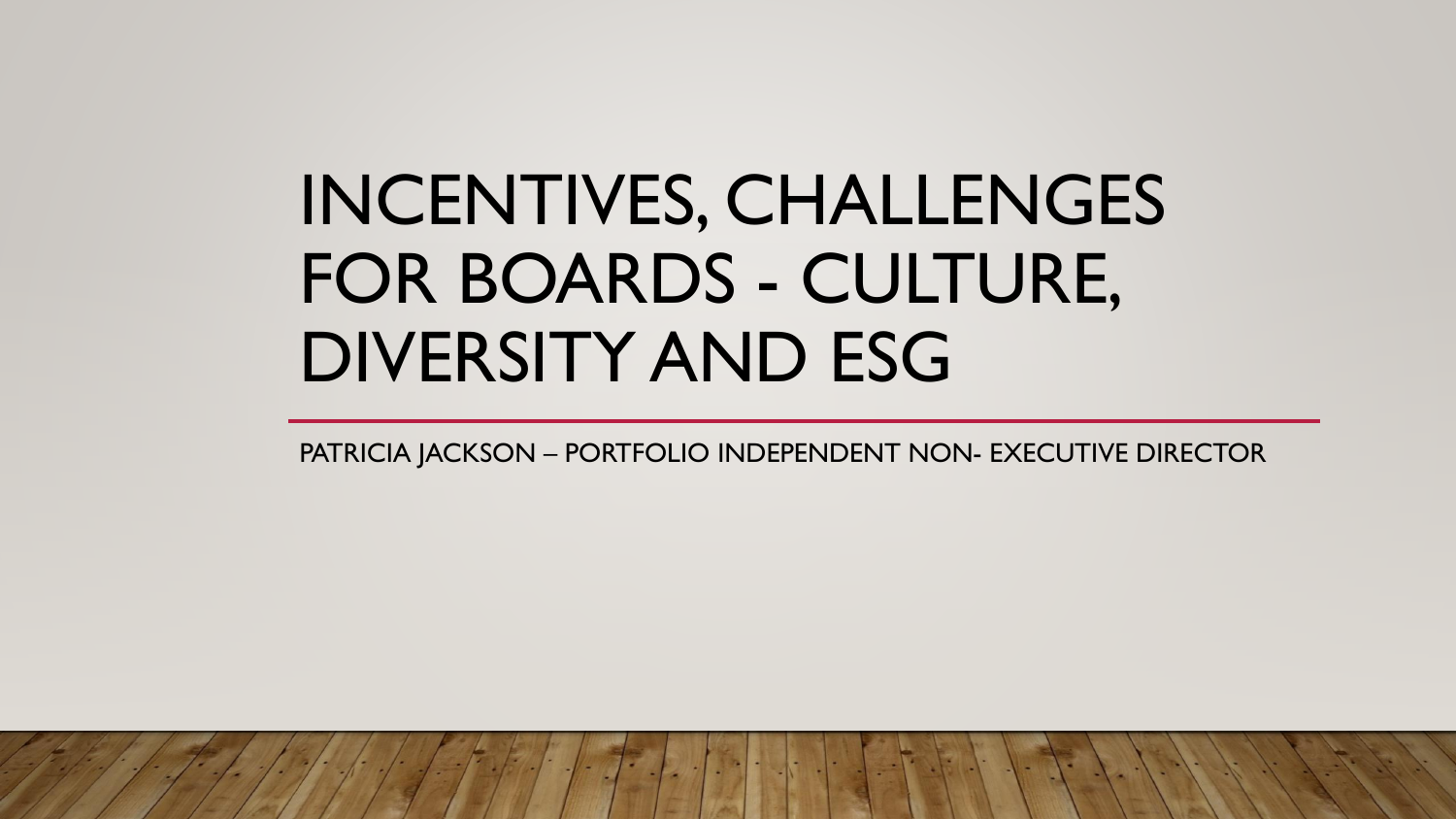## UK CORPORATE GOVERNANCE CODE AND REGULATORY EXPECTATIONS

- Structural changes in remuneration for financial services firms post crisis to create longer term remuneration linked to worth of the firm with malus and claw back.
- 2018 Revision to the corporate governance code broadened the Remco remit to include issues such as culture and fair and proportionate pay.
- Regulatory expectations that culture and conduct behaviour should influence individual remuneration
- 2021 FCA and PRA Looking to accelerate change on diversity and inclusion. NomCos already required to set gender targets. They suggest all Senior Managers who manage staff should should have performance against diversity objectives reflected in variable remuneration.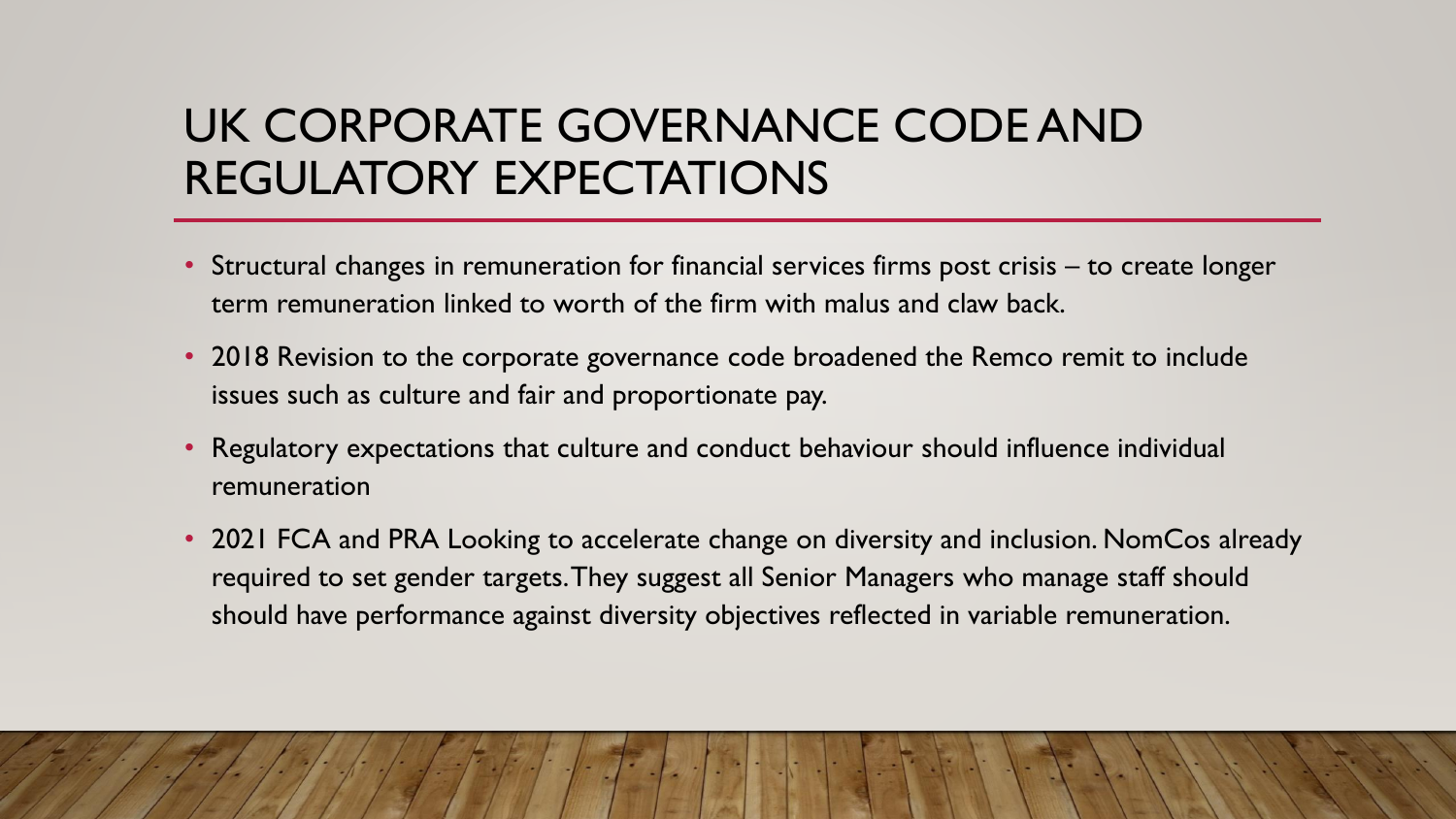## RISK CULTURE

- The Board must own the risk culture set expectations, oversee monitoring metrics, consider what drives culture
	- The incentives structures must be considered carefully by the board. Not just remuneration/variable pay but are financial targets set for business areas appropriate – latter have done considerable damage in the past. Profit targets for Treasury in banks one cause of the financial crisis. Profit targets for payment protection insurance enhanced mis-selling.
	- What are the negative incentives –as powerful as positive incentives
- To understand the culture there needs to be data to monitor (eg staff turnover rates. staff engagement, late training, late audit actions). But also results of surveys and in particular focus groups.
- Boards also need to consider events and what they say about culture, view of internal audit.
- Culture/ conduct metrics need to be included in balanced scorecards but challenge not to include just the negative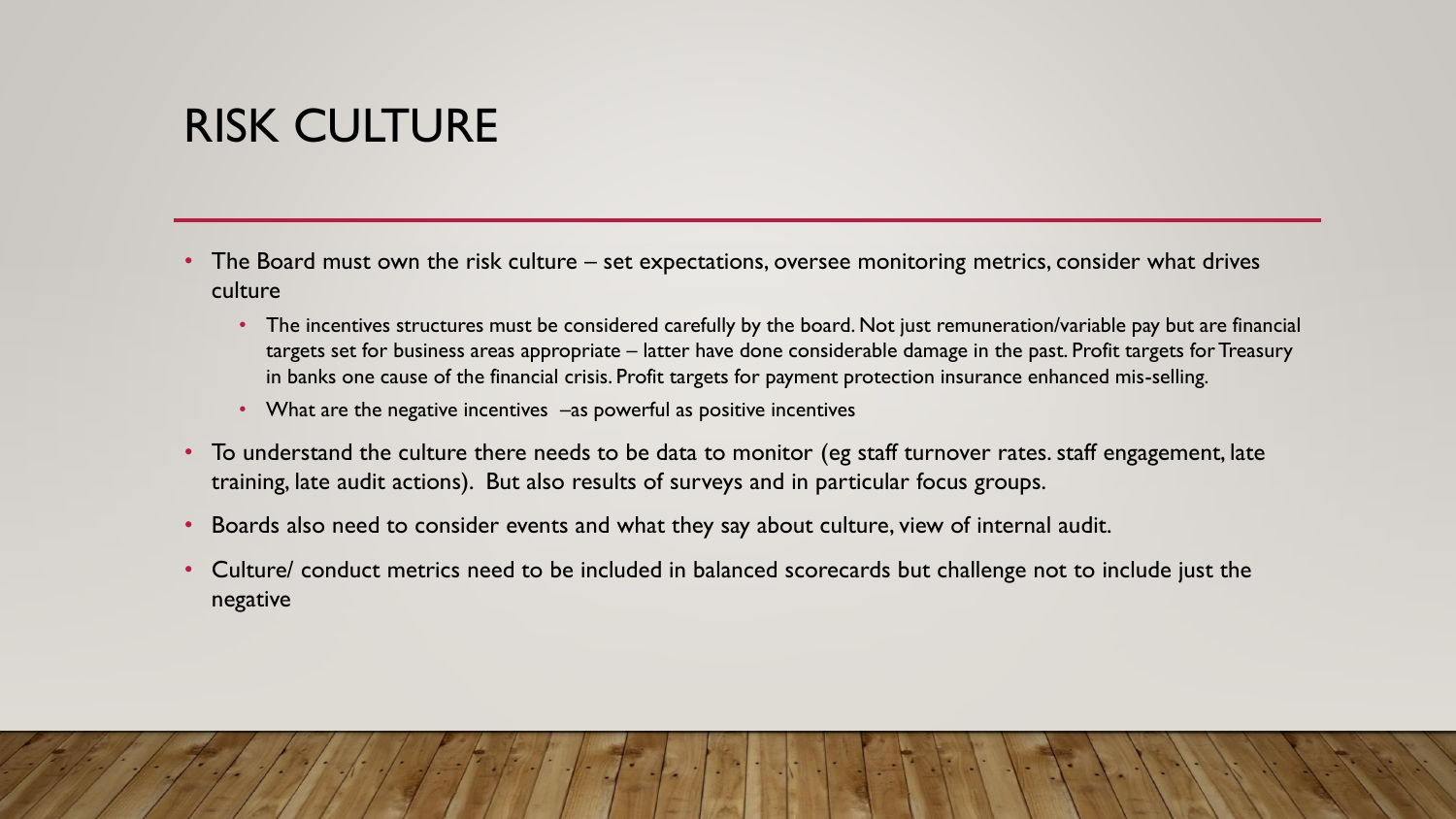#### **DIVERSITY**

- Board targets for percentage of senior roles taken occupied by women –
- Challenges re delivery
	- Have to tackle it across a broad front
		- Recruitment
		- Promotions
		- Development of staff
	- How does the board decide if actions being taken are enough
		- Monitoring data, new hires, promotions, rate of progression
		- Feedback from focus groups
	- Try to build in incentives balanced score card, but needs a large judgemental element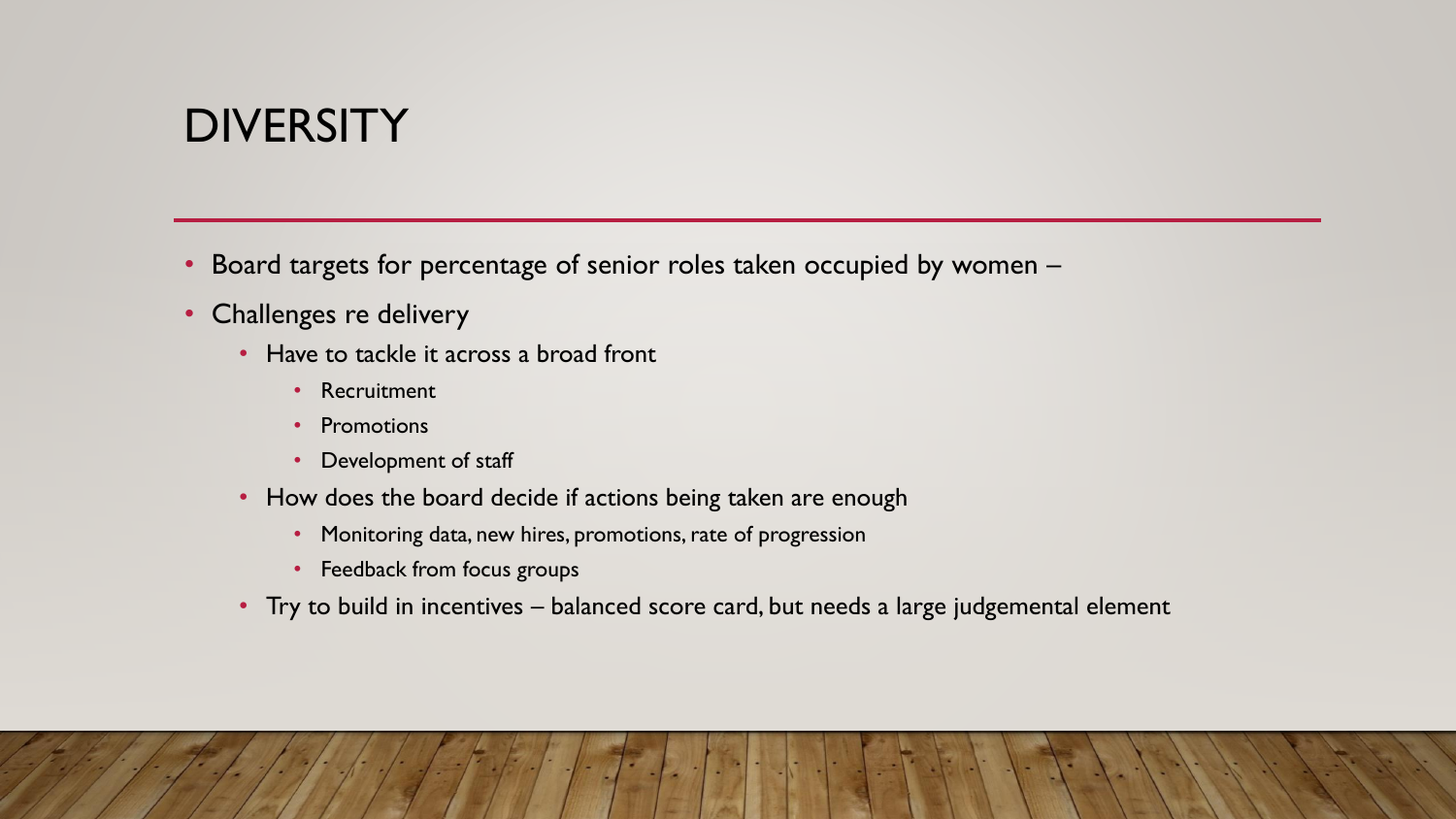- Companies are considering the approaches to ESG and boards need to provide oversight
	- Targets? Driven by social responsibility/ reputation sensitivities/ market expectations
	- Risks understanding risks, models eg VaR/ Credit Risk likely to under read, risk of Minsky moments. Setting risk appetite.
	- Stress testing challenges different scenarios
	- Change in business strategy to reflect green activities
- Challenges
	- Companies are setting targets for neutrality and lending neutrality by 2050 but how do you get there- what does it mean for short and medium term targets.
	- Limits vis a vis brown industries what about financing the transition for those industries but how do you know that's where the funding is going.
	- Issues of green washing
	- How can this be linked to incentives.